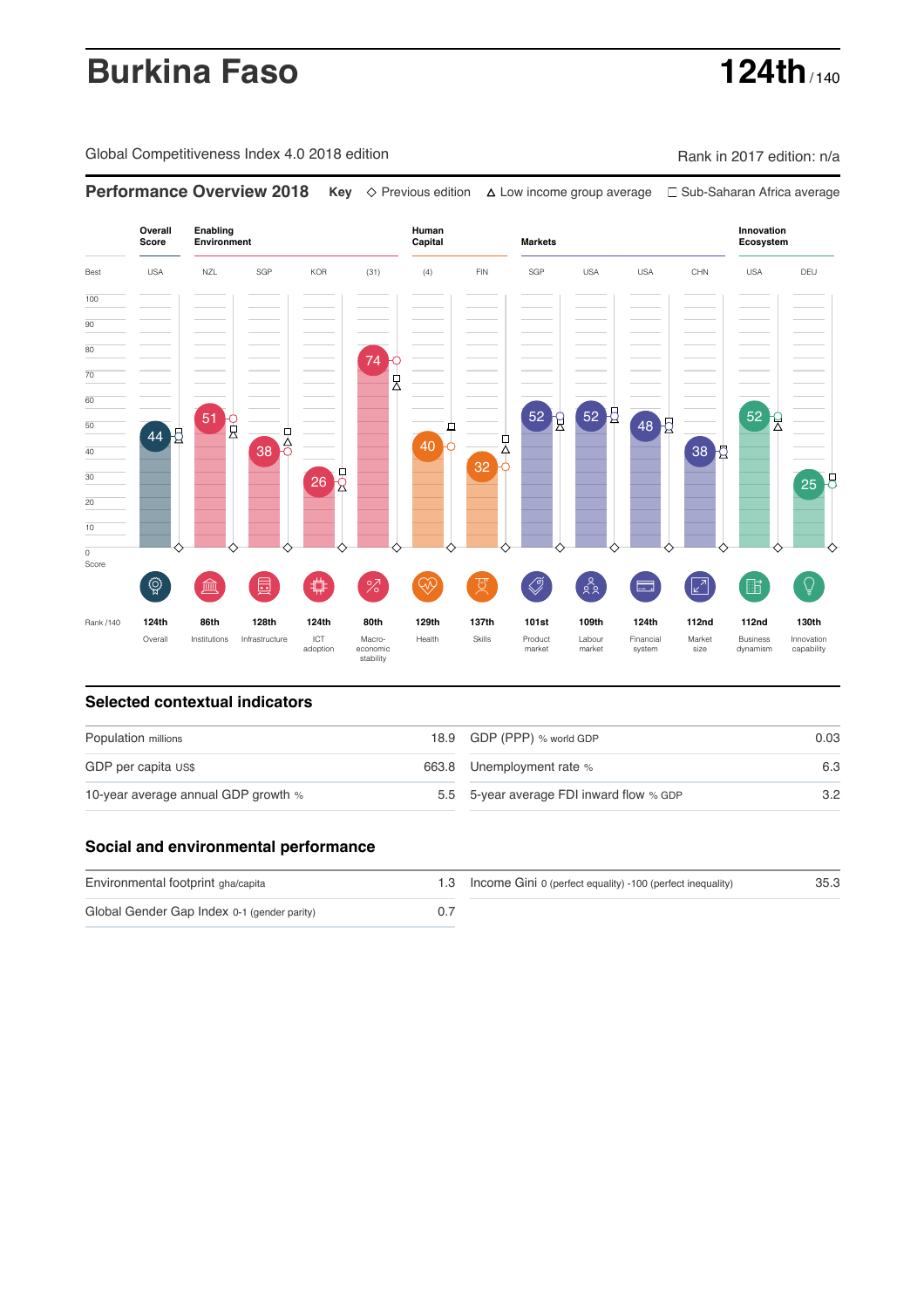# **Burkina Faso 124th**/140

| <b>Index Component</b>                                                   | Value          | Score *         | Rank/140 | <b>Best Performer</b>       |
|--------------------------------------------------------------------------|----------------|-----------------|----------|-----------------------------|
| Pillar 1: Institutions 0-100 (best)                                      |                | 50.6            | 86       | <b>New Zealand</b>          |
| 1.01 Organized crime 1-7 (best)                                          | 3.5            | 41.3            | 123      | Finland                     |
| 1.02 Homicide rate /100,000 pop.                                         | 0.4            | $100.0 =$       | 4        | Multiple (9)                |
| 1.03 Terrorism incidence 0 (very high) -100 (no incidence)               | 96.2           | 96.2 $\sqrt{ }$ | 113      | Multiple (24)               |
| 1.04 Reliability of police services 1-7 (best)                           | 4.6            | 59.8            | 62       | Finland                     |
| 1.05 Social capital 0-100 (high)                                         | 48.8           | 48.8 ↓          | 83       | Australia                   |
| 1.06 Budget transparency 0-100 (best)                                    | 42.3           | $42.3 =$        | 103      | Multiple (2)                |
| 1.07 Judicial independence 1-7 (best)                                    | 3.6            | 43.3            | 81       | Finland                     |
| 1.08 Efficiency of legal framework in challenging regulations 1-7 (best) | 3.2            | 37.1            | 73       | Finland                     |
| 1.09 Freedom of the press 0-100 (worst)                                  | 23.3           | 76.7 ↑          | 36       | Norway                      |
| 1.10 Burden of government regulation 1-7 (best)                          | 3.2            | 36.8            | 88       | Singapore                   |
| 1.11 Efficiency of legal framework in settling disputes 1-7 (best)       | 4.3            | 55.2            | 38       | Singapore                   |
| 1.12 E-Participation Index 0-1 (best)                                    | 0.62           | 62.4 $\uparrow$ | 84       | Multiple (3)                |
| 1.13 Future orientation of government 1-7 (best)                         | 3.7            | 45.4            | 69       | Singapore                   |
| 1.14 Incidence of corruption 0-100 (best)                                | 42.0           | $42.0 =$        | 63       | New Zealand                 |
| 1.15 Property rights 1-7 (best)                                          | 4.0            | 50.8            | 90       | Finland                     |
| 1.16 Intellectual property protection 1-7 (best)                         | 4.1            | 51.6            | 70       | Finland                     |
| 1.17 Quality of land administration 0-30 (best)                          | 11.5           | $38.3 =$        | 93       | Singapore                   |
| 1.18 Strength of auditing and reporting standards 1-7 (best)             | 3.8            | 47.2            | 115      | Finland                     |
| 1.19 Conflict of interest regulation 0-10 (best)                         | 4.3            | $43.0 =$        | 112      | Multiple (2)                |
| 1.20 Shareholder governance 0-10 (best)                                  | 3.7            | $37.0 =$        | 112      | Kazakhstan                  |
|                                                                          |                |                 |          |                             |
| Pillar 2: Infrastructure 0-100 (best)                                    |                | 37.9            | 128      | Singapore                   |
| 2.01 Road connectivity index 0-100 (best)                                | 65.8           | $65.8 =$        | 67       | <b>United States</b>        |
| 2.02 Quality of roads 1-7 (best)                                         | 2.7            | 27.8            | 125      | Singapore                   |
| 2.03 Railroad density km of roads/square km                              | 2.3            | $5.7 =$         | 83       | Multiple (20)               |
| 2.04 Efficiency of train services 1-7 (best)                             | 2.7            | 29.1            | 86       | Switzerland                 |
| 2.05 Airport connectivity score                                          | 1,251.7        | 14.9 $\sqrt{ }$ | 128      | Multiple (8)                |
| 2.06 Efficiency of air transport services 1-7 (best)                     | 3.2            | 37.0            | 126      | Singapore                   |
| 2.07 Liner Shipping Connectivity Index 0-157.1 (best)                    | n/a            | n/a             | n/a      | Multiple (4)                |
| 2.08 Efficiency of seaport services 1-7 (best)                           | 2.8            | 29.6            | 113      | Singapore                   |
| 2.09 Electrification rate % pop.                                         | 20.3           | 20.3 $\uparrow$ | 132      | Multiple (66)               |
| 2.10 Electric power transmission and distribution losses % output        | n/a            | 80.2 $\sqrt{ }$ | n/a      | Multiple (9)                |
| 2.11 Exposure to unsafe drinking water % pop.                            | 43.5           | 57.7 1          | 132      | Multiple (23)               |
| 2.12 Reliability of water supply 1-7 (best)                              | 2.5            | 24.8            | 131      | Switzerland                 |
| Pillar 3: ICT adoption 0-100 (best)                                      |                | 26.2            | 124      | Korea, Rep.                 |
| 3.01 Mobile-cellular telephone subscriptions /100 pop.                   | 93.5           | 77.9 ↑          | 105      | Multiple (68)               |
| 3.02 Mobile-broadband subscriptions /100 pop.                            | 28.8           | n/a             | 113      | <b>United Arab Emirates</b> |
| 3.03 Fixed-broadband Internet subscriptions /100 pop.                    | 0.1            | $0.1 +$         | 132      | Switzerland                 |
| 3.04 Fibre Internet subscriptions /100 pop.                              | n/a            | n/a             | n/a      | Korea, Rep.                 |
| 3.05 Internet users % pop.                                               | 14.0           | 14.0 ተ          | 128      | Iceland                     |
| ℅<br>Pillar 4: Macroeconomic stability 0-100 (best)                      | $\overline{a}$ | 73.8            | 80       | Multiple (31)               |
| 4.01 Inflation annual % change                                           | 0.1            | 98.8 ↓          | 81       | Multiple (74)               |
|                                                                          | 48.7           | 48.7 ↓          | 91       |                             |
| 4.02 Debt dynamics 0-100 (best)                                          |                |                 |          | Multiple (36)               |
| Qiy<br>Pillar 5: Health 0-100 (best)                                     |                | 40.4            | 129      | Multiple (4)                |
| 5.01 Healthy life expectancy years                                       | 52.9           | 40.4 $\uparrow$ | 128      | Multiple (4)                |
| 섯<br>Pillar 6: Skills 0-100 (best)                                       | $\overline{a}$ | 31.7            | 137      | <b>Finland</b>              |
| 6.01 Mean years of schooling Years                                       | 1.4            | $9.2 =$         | 140      | Finland                     |
| 6.02 Extent of staff training 1-7 (best)                                 | 3.1            | 35.7            | 129      | Switzerland                 |
| 6.03 Quality of vocational training 1-7 (best)                           | 4.0            | 50.5            | 71       | Switzerland                 |
| 6.04 Skillset of graduates 1-7 (best)                                    | 3.8            | 47.1            | 87       | Switzerland                 |
| 6.05 Digital skills among population 1-7 (best)                          | 3.2            | 36.8            | 126      | Sweden                      |
| 6.06 Ease of finding skilled employees 1-7 (best)                        | 4.1            | 52.3            | 68       | <b>United States</b>        |
| 6.07 School life expectancy Years                                        | 8.5            | 47.4 1          | 135      | Multiple (9)                |
| 6.08 Critical thinking in teaching 1-7 (best)                            | 2.8            | 30.3            | 115      | <b>United States</b>        |
| 6.09 Pupil-to-teacher ratio in primary education Ratio                   | 41.5           | $21.1$ 1        | 122      | Multiple (6)                |